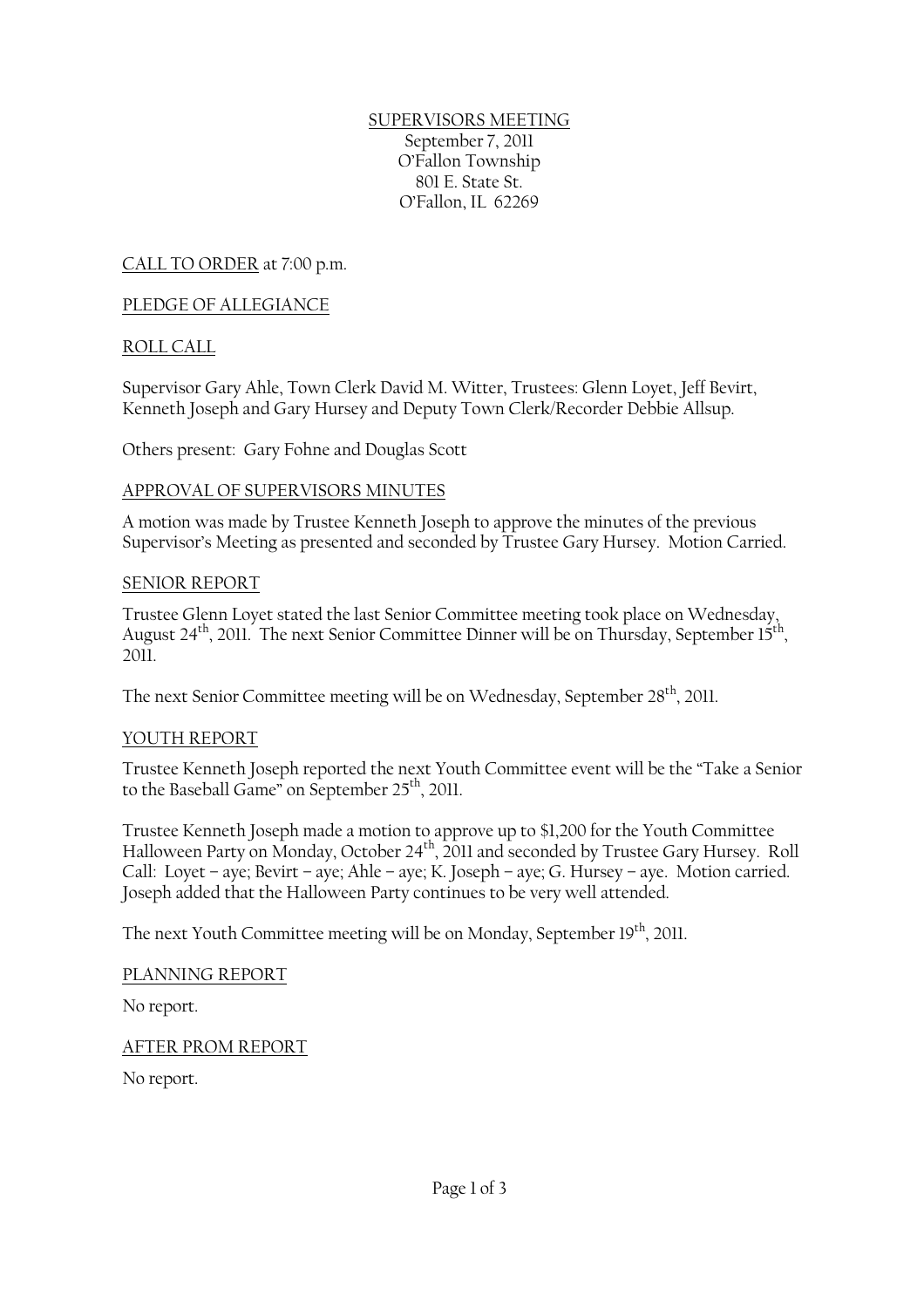## TRUSTEES REPORT

Trustee Glenn Loyet stated he had attended the TOI (Township Officials of Illinois) Conference on Thursday, August 25<sup>th</sup>, 2011 along with Trustee Jeff Bevirt, Town Clerk Dave Witter and Highway Commissioner Bill Peach. A discussion followed regarding the topics of the conference.

## TOWN CLERK REPORT

Town Clerk Dave Witter stated by talking with other Township Clerks he believes our Township is ahead of most the other Townships within the State. Witter also stated he had read the report written by Wendell Cox Consultancy regarding Township Government and had ordered the 10 (ten) free copies of the Report Summary brochures from TOI (Township Officials of Illinois). Additional copies can be purchased. The brochures could be distributed to anyone questioning the purpose of Township Government. A brief discussion followed.

Additionally, Town Clerk Witter reported he has received written notification from the State of Illinois that the Rotary Wheels Committee was awarded a new transportation van. Unfortunately the State has not ordered the vehicles since they have not found a vendor to produce them. It is expected to take a year or so to obtain the vehicle. Witter also reported that Debbie Allsup has completed the FOIA (Freedom of Information Act) and OMA (Open Meetings Act) certification training.

# SUPERVISORS REPORT

Supervisor Gary Ahle reported he had received a letter from Frank Heiligenstein of the St. Clair County Judiciary Committee regarding precincts with under 800 (eight hundred) registered voters to possibly be absorbed by other precincts in an attempt to reduce the costs associated with each election. This could effect precincts 4 (four) and 18 (eighteen) within O'Fallon Township. Ahle stated he had spoke with several residents in precinct 4 (four) who expressed concern over having to travel the distance to precinct 18 (eighteen) in order to vote. He has relayed these concerns to County Board Member John West and St. Clair County Clerk Bob Delaney. A discussion followed.

Supervisor Ahle reported the IEPA (Illinois Environmental Protection Agency) will be sponsoring a used tire collection on Thursday, September 15th, 2011 and Friday, September 16th, 2011 in Dupo, Illinois. This collection is strictly for Governmental agencies only.

# UNFINISHED BUSINESS

Supervisor Gary Ahle reported he had received a letter from Congressman Jerry Costello stating the U.S. Postal Officials have agreed to allow the placement of mailboxes on both sides of O'Fallon Troy Road. Trustee Kenneth Joseph added that earlier in the day he had attended the ribbon cutting on O'Fallon Troy Road along with Highway Commissioner Peach. A discussion followed.

As a follow-up to other issues mentioned at a previous meeting, Supervisor Ahle stated all tile floors within the Township building have been stripped and waxed. The weeds and debris on top of the building were removed along with the tree which was blocking the sign.